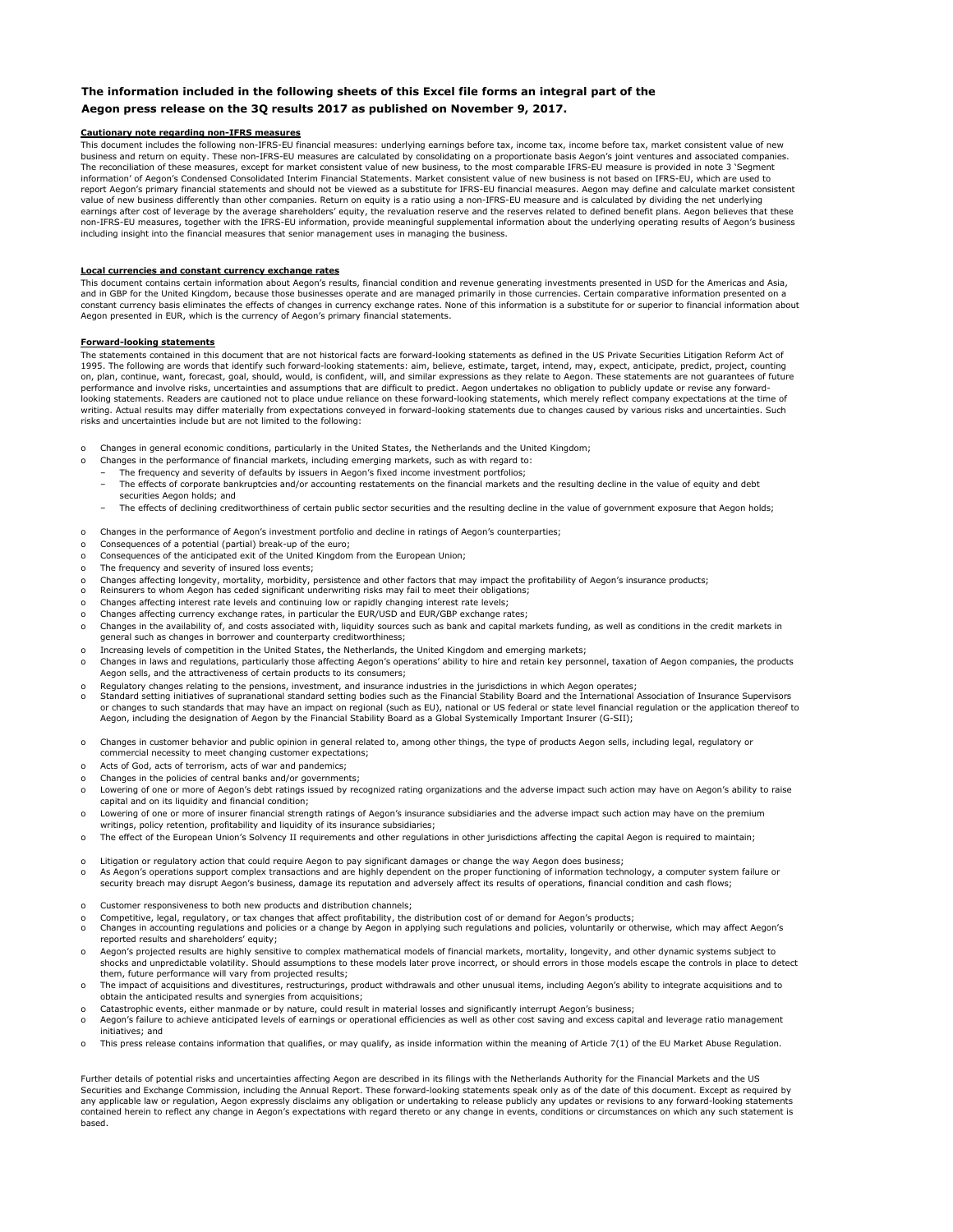| Key performance indicators              |                |         |         |      |         |                |                 |                 |      |
|-----------------------------------------|----------------|---------|---------|------|---------|----------------|-----------------|-----------------|------|
| EUR millions 13                         | Notes          | 30 2017 | 30 2016 | $\%$ | 20 2017 | $\frac{0}{0}$  | <b>YTD 2017</b> | <b>YTD 2016</b> | $\%$ |
| Underlying earnings before tax          |                | 556     | 461     | 20   | 535     | $\overline{4}$ | 1,578           | 1,359           | 16   |
| Net income / (loss)                     |                | 469     | 358     | 31   | 529     | (11)           | 1,375           | 116             | n.m. |
| <b>Sales</b>                            | $\overline{2}$ | 4,451   | 2,904   | 53   | 3,937   | 13             | 12,331          | 9,229           | 34   |
| Market consistent value of new business | 3              | 121     | 70      | 75   | 134     | (10)           | 428             | 302             | 42   |
| Return on equity                        | $\overline{4}$ | 8.9%    | 7.7%    | 16   | 8.4%    |                | 8.2%            | 7.2%            | 13   |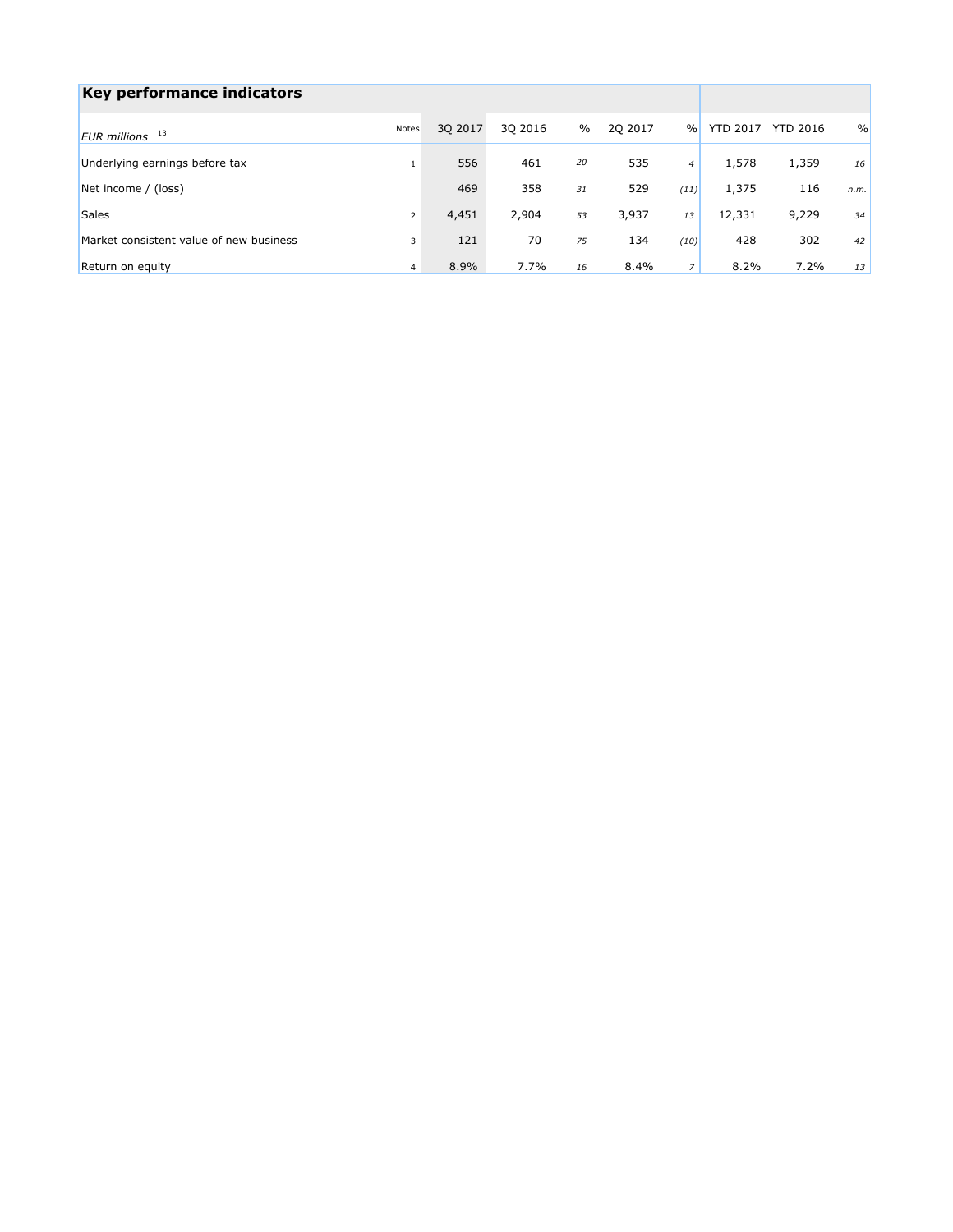| <b>Financial overview</b>                            |       |                |         |                  |         |                |                 |                 |                |
|------------------------------------------------------|-------|----------------|---------|------------------|---------|----------------|-----------------|-----------------|----------------|
| <b>EUR</b> millions                                  | Notes | 3Q 2017        | 3Q 2016 | $\%$             | 2Q 2017 | $\%$           | <b>YTD 2017</b> | <b>YTD 2016</b> | $\frac{0}{0}$  |
|                                                      |       |                |         |                  |         |                |                 |                 |                |
| Underlying earnings before tax                       |       |                |         |                  |         |                |                 |                 |                |
| Americas                                             |       | 376            | 307     | 22               | 341     | 10             | 1,029           | 860             | 20             |
| Europe                                               |       | 177            | 151     | 17               | 195     | (9)            | 541             | 481             | 12             |
| Asia                                                 |       | 14             | 6       | 125              | 11      | 35             | 37              | 8               | n.m.           |
| Asset Management                                     |       | 30             | 32      | (7)              | 32      | (6)            | 99              | 114             | (13)           |
| Holding and other                                    |       | (41)           | (35)    | (17)             | (43)    | $\overline{4}$ | (128)           | (105)           | (23)           |
| Underlying earnings before tax                       |       | 556            | 461     | 20               | 535     | 4              | 1,578           | 1,359           | 16             |
| Fair value items                                     |       | 159            | 84      | 88               | (191)   | n.m.           | (85)            | (632)           | 87             |
| Realized gains / (losses) on investments             |       | 135            | 21      | n.m.             | 111     | 22             | 321             | 305             | 5              |
| Net impairments                                      |       | $\overline{4}$ | 6       | (26)             | 2       | 111            | (5)             | (53)            | 91             |
| Other income / (charges)                             |       | (233)          | (72)    | n.m.             | 291     | n.m.           | 64              | (734)           | n.m.           |
| Run-off businesses                                   |       | (3)            | 8       | n.m.             | 10      | n.m.           | 38              | 55              | (30)           |
| Income before tax                                    |       | 618            | 510     | 21               | 757     | (18)           | 1,911           | 300             | n.m.           |
| Income tax                                           |       | (149)          | (152)   | $\boldsymbol{2}$ | (228)   | 35             | (536)           | (183)           | (192)          |
| Net income / (loss)                                  |       | 469            | 358     | 31               | 529     | (11)           | 1,375           | 116             | n.m.           |
|                                                      |       |                |         |                  |         |                |                 |                 |                |
| Net underlying earnings                              |       | 412            | 349     | 18               | 390     | 6              | 1,152           | 1,012           | 14             |
| Commissions and expenses                             |       | 1,435          | 1,638   | (12)             | 1,648   | (13)           | 4,749           | 4,971           | (4)            |
| of which operating expenses                          | 9     | 909            | 900     | $\mathbf{1}$     | 1,001   | (9)            | 2,893           | 2,786           | $\overline{4}$ |
| Gross deposits (on and off balance)                  | 10    |                |         |                  |         |                |                 |                 |                |
| Americas                                             |       | 8,062          | 9,375   | (14)             | 9,288   | (13)           | 30,185          | 32,112          | (6)            |
| Europe                                               |       | 9,604          | 2,769   | n.m.             | 12,007  | (20)           | 31,665          | 9,298           | n.m.           |
| Asia                                                 |       | 54             | 83      | (35)             | 48      | 12             | 175             | 250             | (30)           |
|                                                      |       | 22,971         | 12,442  |                  | 13,492  | 70             | 47,469          | 36,040          |                |
| Asset Management<br><b>Total gross deposits</b>      |       | 40,691         | 24,669  | 85<br>65         | 34,835  | 17             | 109,495         | 77,700          | 32<br>41       |
|                                                      |       |                |         |                  |         |                |                 |                 |                |
| Net deposits (on and off balance)                    | 10    |                |         |                  |         |                |                 |                 |                |
| Americas                                             |       | (11, 929)      | (3,711) | n.m.             | (2,052) | n.m.           | (14, 387)       | 1,058           | n.m.           |
| Europe                                               |       | 1,033          | (41)    | n.m.             | 1,901   | (46)           | 3,709           | 849             | n.m.           |
| Asia                                                 |       | 35             | 69      | (49)             | 31      | 13             | 120             | 208             | (42)           |
| <b>Asset Management</b>                              |       | 10,365         | 1,380   | n.m.             | 2,491   | n.m.           | 6,596           | 4,666           | 41             |
| Total net deposits excluding run-off businesses      |       | (496)          | (2,303) | 78               | 2,372   | n.m.           | (3,962)         | 6,781           | n.m.           |
| Run-off businesses                                   |       | (66)           | (237)   | 72               | (75)    | 12             | (307)           | (580)           | 47             |
| Total net deposits / (outflows)                      |       | (563)          | (2,539) | 78               | 2,297   | n.m.           | (4, 269)        | 6,201           | n.m.           |
| <b>New life sales</b>                                |       |                |         |                  |         |                |                 |                 |                |
| Life single premiums                                 |       | 329            | 479     | (31)             | 379     | (13)           | 1,204           | 1,578           | (24)           |
| Life recurring premiums annualized                   |       | 169            | 171     | (1)              | 186     | (9)            | 551             | 571             | (4)            |
| Total recurring plus 1/10 single                     |       | 202            | 219     | (8)              | 224     | (10)           | 672             | 729             | (8)            |
| <b>New life sales</b>                                | 10    |                |         |                  |         |                |                 |                 |                |
| Americas                                             |       | 113            | 127     | (11)             | 125     | (9)            | 364             | 409             | (11)           |
| Europe                                               |       | 63             | 64      | (1)              | 65      | (2)            | 195             | 224             | (13)           |
| Asia                                                 |       | 26             | 28      | (8)              | 34      | (23)           | 112             | 96              | 16             |
| Total recurring plus 1/10 single                     |       | 202            | 219     | (8)              | 224     | (10)           | 672             | 729             | (8)            |
|                                                      |       | 157            | 198     |                  | 200     |                | 630             | 658             |                |
| New premium production accident and health insurance |       | 23             | 20      | (21)             | 30      | (22)           | 80              | 71              | (4)            |
| New premium production general insurance             |       |                |         | 15               |         | (24)           |                 |                 | 12             |

# **Revenue-generating investments**

|                                             | Sep. 30,<br>2017 | Jun. 30,<br>2017 | $\frac{0}{0}$ | Dec. 31,<br>2016 | $\frac{0}{0}$ |
|---------------------------------------------|------------------|------------------|---------------|------------------|---------------|
| Revenue-generating investments (total)      | 816,274          | 816,915          | ۰             | 743,200          | 10 I          |
| Investments general account                 | 138,583          | 140,544          | (1)           | 156,813          | (12)          |
| Investments for account of policyholders    | 197,075          | 198,278          | (1)           | 203,610          | (3)           |
| Off balance sheet investments third parties | 480,615          | 478,093          |               | 382,776          | 26            |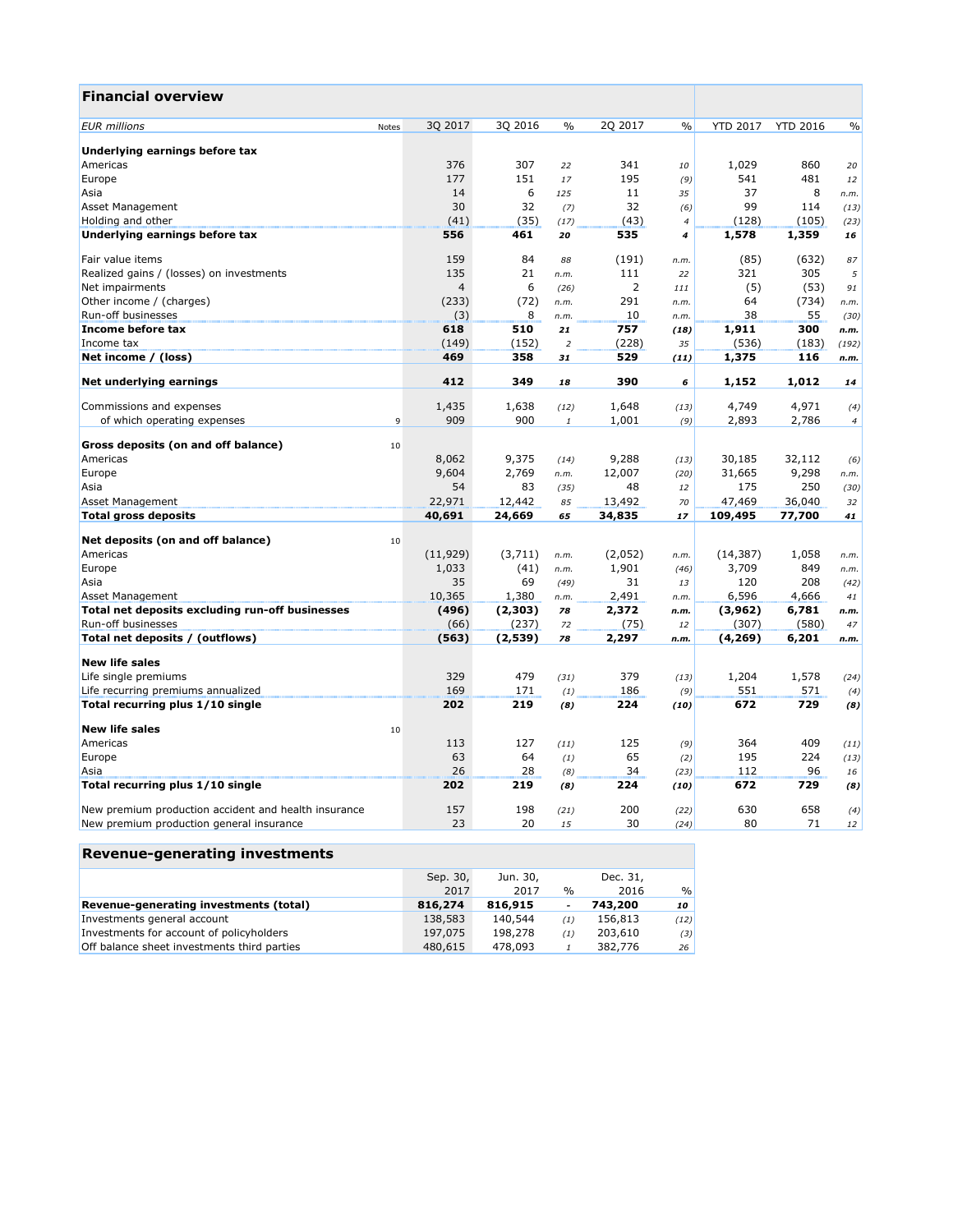| Financial overview, 3Q 2017 geographically         |          |        |      |            |                          |       |
|----------------------------------------------------|----------|--------|------|------------|--------------------------|-------|
|                                                    |          |        |      |            | Holding,                 |       |
|                                                    |          |        |      |            | other                    |       |
|                                                    |          |        |      | Asset      | activities &             |       |
| <b>EUR</b> millions                                | Americas | Europe | Asia | Management | eliminations             | Total |
| Underlying earnings before tax by line of business |          |        |      |            |                          |       |
| Life                                               | 146      | 99     | 18   |            | -                        | 263   |
| Individual savings and retirement products         | 135      |        | (3)  |            | -                        | 132   |
| Pensions                                           | 95       | 60     |      |            | -                        | 155   |
| Non-life                                           |          | 15     |      |            | $\overline{\phantom{a}}$ | 15    |
| <b>Asset Management</b>                            |          |        |      | 30         |                          | 30    |
| Other                                              |          | 3      | (1)  |            | (41)                     | (39)  |
| Underlying earnings before tax                     | 376      | 177    | 14   | 30         | (41)                     | 556   |
| Fair value items                                   | 142      | 7      |      |            | 8                        | 159   |
| Realized gains / (losses) on investments           | 90       | 41     | 3    |            |                          | 135   |
| Net impairments                                    | 6        | (2)    |      |            |                          | 4     |
| Other income / (charges)                           | (312)    | 98     | (19) | (1)        | -                        | (233) |
| Run-off businesses                                 | (3)      |        |      |            |                          | (3)   |
| Income before tax                                  | 300      | 322    | ٠    | 30         | (34)                     | 618   |
| Income tax                                         | (69)     | (77)   | (2)  | (10)       | 9                        | (149) |
| Net income / (loss)                                | 231      | 245    | (2)  | 20         | (25)                     | 469   |
| Net underlying earnings                            | 279      | 137    | 7    | 20         | (31)                     | 412   |

| <b>Employee numbers</b>                                              |                  |                  |                  |
|----------------------------------------------------------------------|------------------|------------------|------------------|
|                                                                      | Sep. 30,<br>2017 | Jun. 30,<br>2017 | Dec. 31,<br>2016 |
| <b>Employees</b>                                                     | 29,709           | 29,657           | 29,380           |
| of which Aegon's share of employees in joint ventures and associates | 6,312            | 6,146            | 5,944            |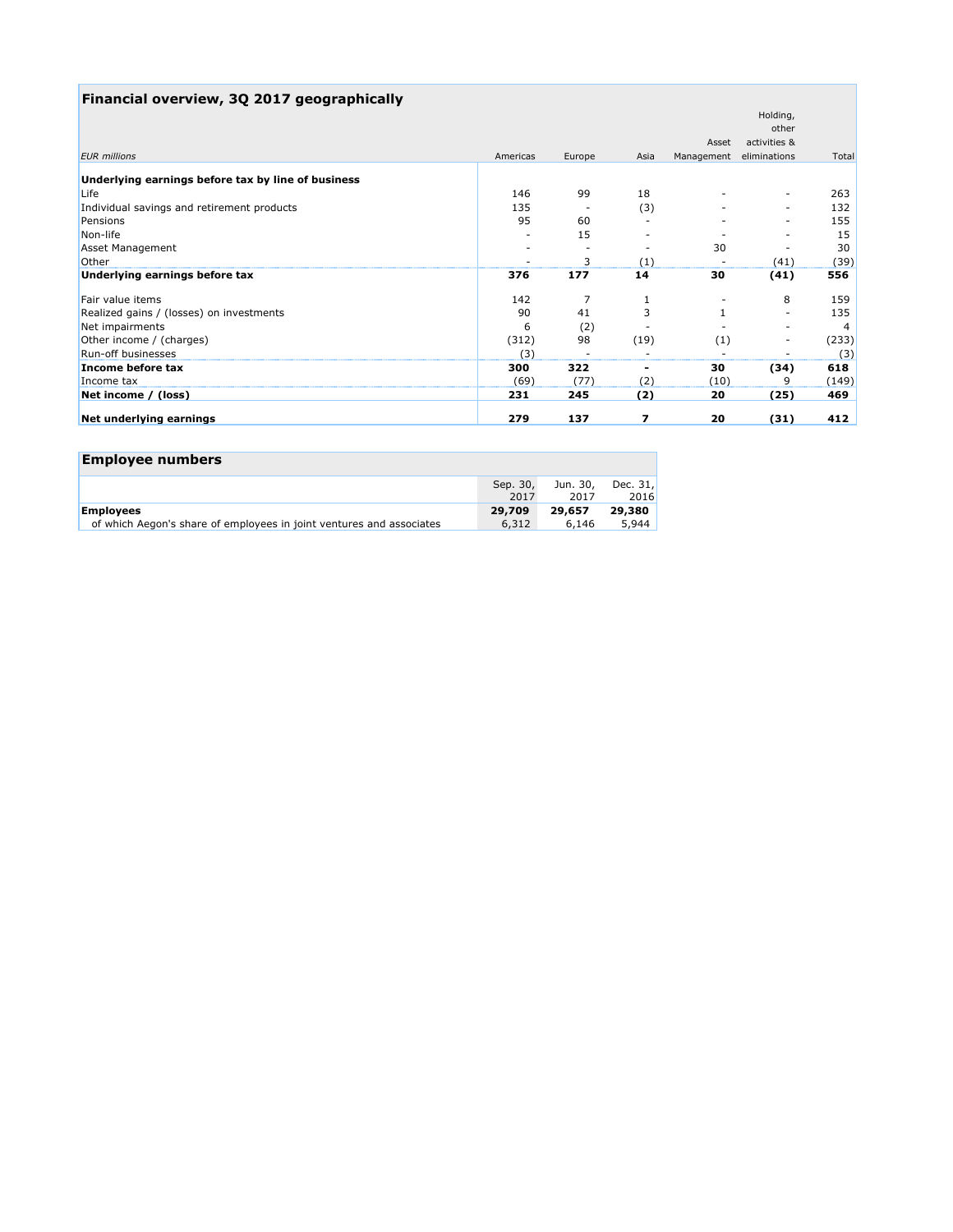| Americas                                                      |                |              |                |          |                |                 |                 |                      |
|---------------------------------------------------------------|----------------|--------------|----------------|----------|----------------|-----------------|-----------------|----------------------|
| <b>USD</b> millions<br>Notes                                  | 3Q 2017        | 3Q 2016      | $\frac{0}{0}$  | 2Q 2017  | $\%$           | <b>YTD 2017</b> | <b>YTD 2016</b> | $\frac{0}{0}$        |
| Underlying earnings before tax by line of business            |                |              |                |          |                |                 |                 |                      |
| Life                                                          | 81             | 6            | n.m.           | 46       | 76             | 163             | 92              | 77                   |
| Accident & Health                                             | 83             | 67           | 23             | 65       | 26             | 206             | 131             | 57                   |
| <b>Retirement Plans</b>                                       | 86             | 80           | $\overline{z}$ | 79       | 9              | 235             | 203             | 16                   |
| <b>Mutual Funds</b>                                           | 15             | 13           | 9              | 12       | 20             | 37              | 35              | $\sqrt{5}$           |
| Variable Annuities                                            | 109            | 110          | (1)            | 102      | 6              | 297             | 289             | $\sqrt{3}$           |
| <b>Fixed Annuities</b>                                        | 38             | 40           | (6)            | 44       | (13)           | 130             | 137             | (5)                  |
| <b>Stable Value Solutions</b>                                 | 26             | 24           | 9              | 24       | 9              | 73              | 72              | 3                    |
| Latin America                                                 | $\overline{2}$ | $\mathbf{1}$ | 47             | 2        | (29)           | 4               | 1               | n.m.                 |
| Underlying earnings before tax                                | 438            | 342          | 28             | 374      | 17             | 1,146           | 960             | 19                   |
| Fair value items                                              | 157            | 35           | n.m.           | (36)     | n.m.           | 99              | (329)           | n.m.                 |
| Realized gains / (losses) on investments                      | 101            | (35)         | n.m.           | 21       | n.m.           | 133             | 6               | n.m.                 |
| Net impairments                                               | $\overline{7}$ | 13           | (46)           | 5        | 42             | 8               | (39)            | n.m.                 |
| Other income / (charges)                                      | (347)          | (121)        | (186)          | 247      | n.m.           | (103)           | (82)            | (25)                 |
| Run-off businesses                                            | (2)            | 9            | n.m.           | 11       | n.m.           | 42              | 61              | (31)                 |
| Income before tax                                             | 354            | 244          | 45             | 622      | (43)           | 1,325           | 577             | 130                  |
| Income tax                                                    | (82)           | (92)         | $11\,$         | (186)    | 56             | (359)           | (128)           | (181)                |
| Net income / (loss)                                           | 272            | 152          | 79             | 436      | (38)           | 966             | 448             | 115                  |
| Net underlying earnings                                       | 326            | 246          | 32             | 274      | 19             | 846             | 702             | 20                   |
| Commissions and expenses                                      | 924            | 1,122        | (18)           | 1,067    | (13)           | 3,049           | 3,359           | (9)                  |
| of which operating expenses                                   | 416            | 430          | (3)            | 466      | (11)           | 1,329           | 1,358           | (2)                  |
|                                                               |                |              |                |          |                |                 |                 |                      |
| Gross deposits (on and off balance) by line of business<br>10 |                |              |                |          |                |                 |                 |                      |
| Life                                                          | 1              | 1            | $\it 1$        | 2        | (8)            | 5               | 6               | (22)                 |
| <b>Retirement Plans</b>                                       | 7,310          | 8,159        | (10)           | 7,835    | (7)            | 26,516          | 28,026          | (5)                  |
| <b>Mutual Funds</b>                                           | 1,486          | 1,153        | 29             | 1,495    | (1)            | 4,304           | 4,171           | $\boldsymbol{\beta}$ |
| Variable Annuities                                            | 742            | 1,078        | (31)           | 846      | (12)           | 2,465           | 3,429           | (28)                 |
| <b>Fixed Annuities</b>                                        | 71             | 71           | 1              | 83       | (13)           | 244             | 199             | 22                   |
| Latin America                                                 | 43             | 3            | n.m.           | 16       | 166            | 63              | 7               | n.m.                 |
| <b>Total gross deposits</b>                                   | 9,654          | 10,466       | (8)            | 10,276   | (6)            | 33,596          | 35,840          | (6)                  |
| Net deposits (on and off balance) by line of business<br>10   |                |              |                |          |                |                 |                 |                      |
| Life                                                          | (8)            | (15)         | 49             | (8)      | $\overline{z}$ | (24)            | (34)            | 30                   |
| <b>Retirement Plans</b>                                       | (12, 849)      | (3,883)      | n.m.           | (1, 596) | n.m.           | (13, 819)       | 1,547           | n.m.                 |
| <b>Mutual Funds</b>                                           | 304            | 87           | n.m.           | 186      | 63             | 217             | 456             | (52)                 |
| Variable Annuities                                            | (568)          | (56)         | n.m.           | (508)    | (12)           | (1, 536)        | 167             | n.m.                 |
| <b>Fixed Annuities</b>                                        | (267)          | (274)        | $\overline{3}$ | (310)    | 14             | (896)           | (956)           | 6                    |
| Latin America                                                 | 35             | 1            | n.m.           | 9        | n.m.           | 45              | 2               | n.m.                 |
| Total net deposits excluding run-off businesses               | (13, 353)      | (4, 141)     | n.m.           | (2, 227) | n.m.           | (16, 013)       | 1,181           | n.m.                 |
| Run-off businesses                                            | (81)           | (264)        | 69             | (84)     | $\overline{3}$ | (341)           | (647)           | 47                   |
| Total net deposits / (outflows)                               | (13, 434)      | (4, 405)     | n.m.           | (2,311)  | n.m.           | (16, 354)       | 534             | n.m.                 |
| <b>New life sales</b><br>10                                   |                |              |                |          |                |                 |                 |                      |
| Life single premiums                                          | 25             | 28           | (9)            | 23       | 8              | 75              | 89              | (16)                 |
| Life recurring premiums annualized                            | 131            | 139          | (6)            | 135      | (3)            | 398             | 447             | (11)                 |
| Total recurring plus 1/10 single                              | 133            | 142          | (6)            | 137      | (3)            | 405             | 456             | (11)                 |
| Life                                                          | 106            | 127          | (16)           | 126      | (16)           | 354             | 421             | (16)                 |
| Latin America                                                 | 27             | 15           | 81             | 11       | 146            | 51              | 36              | 42                   |
| Total recurring plus 1/10 single                              | 133            | 142          | (6)            | 137      | (3)            | 405             | 456             | (11)                 |
| New premium production accident and health insurance          | 180            | 211          | (15)           | 212      | (15)           | 659             | 693             | (5)                  |
|                                                               |                |              |                |          |                |                 |                 |                      |

# **Revenue-generating investments**

|                                             | Sep. 30, | Jun. 30, |               | Dec. 31, |                         |
|---------------------------------------------|----------|----------|---------------|----------|-------------------------|
|                                             | 2017     | 2017     | $\frac{0}{0}$ | 2016     | $\frac{0}{0}$           |
| Revenue-generating investments (total)      | 471,601  | 474,172  | (1)           | 464,595  | 2 <sup>1</sup>          |
| Investments general account                 | 89,552   | 89,120   | $\sim$        | 98,145   | (9)                     |
| Investments for account of policyholders    | 121,890  | 118,864  |               | 113,223  | 8 <sup>1</sup>          |
| Off balance sheet investments third parties | 260,160  | 266,188  | (2)           | 253,227  | $\overline{\mathbf{3}}$ |
|                                             |          |          |               |          |                         |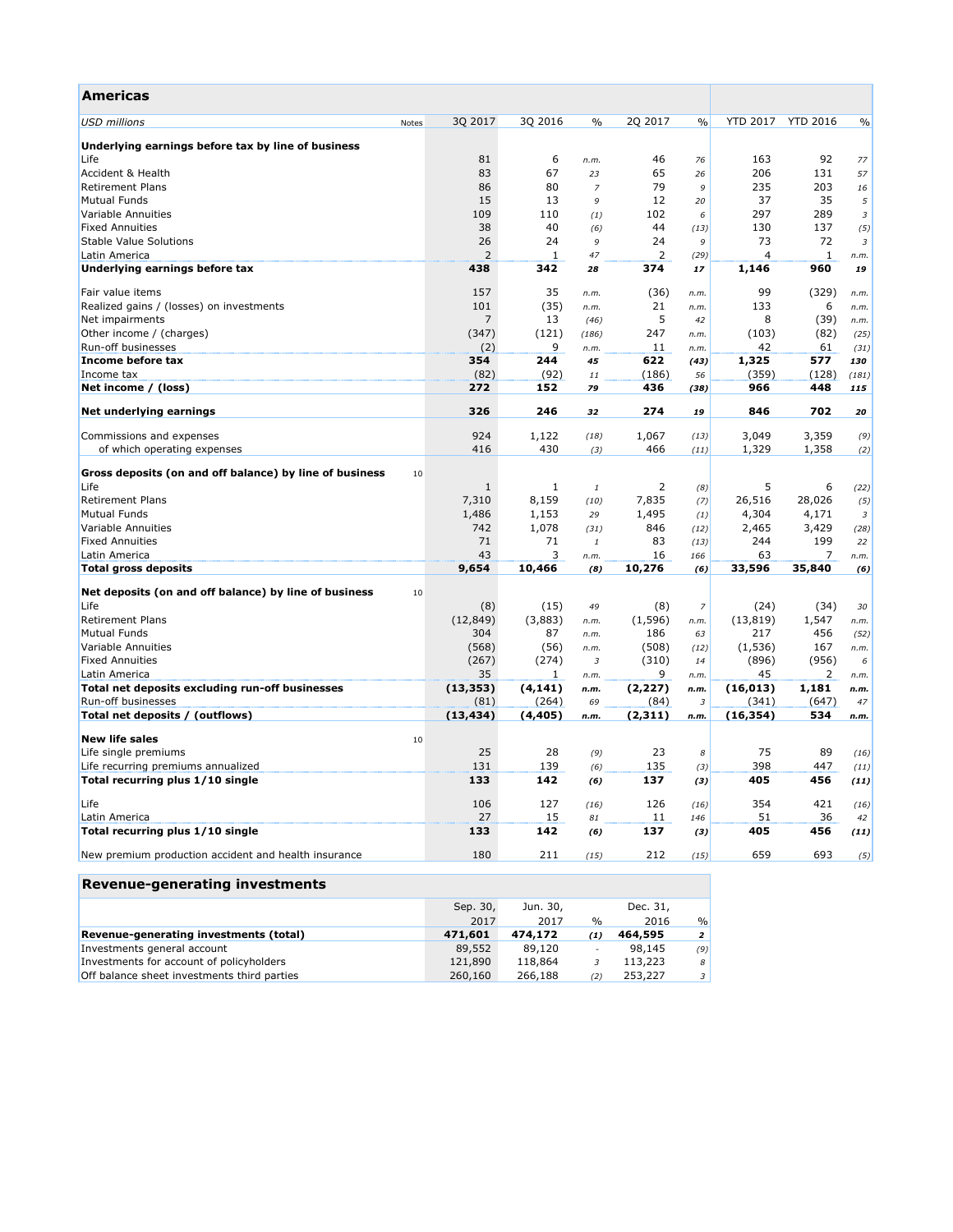| <b>Europe</b>                                          |       |                |              |                  |                |                |                 |                 |                          |
|--------------------------------------------------------|-------|----------------|--------------|------------------|----------------|----------------|-----------------|-----------------|--------------------------|
| <b>EUR</b> millions                                    | Notes | 3Q 2017        | 3Q 2016      | $\frac{0}{0}$    | 2Q 2017        | $\frac{0}{0}$  | <b>YTD 2017</b> | <b>YTD 2016</b> | $\frac{0}{0}$            |
| Underlying earnings before tax                         |       |                |              |                  |                |                |                 |                 |                          |
| The Netherlands                                        |       | 132            | 133          | (1)              | 136            | (3)            | 385             | 400             | (4)                      |
| United Kingdom                                         |       | 25             | 5            | n.m.             | 35             | (28)           | 93              | 35              | 164                      |
| Central & Eastern Europe                               |       | 16             | 12           | 31               | 19             | (15)           | 53              | 41              | 27                       |
| Spain & Portugal                                       |       | 4              | $\mathbf{1}$ | n.m.             | 5              | (22)           | 10              | 5               | 110                      |
| Underlying earnings before tax                         |       | 177            | 151          | 17               | 195            | (9)            | 541             | 481             | 12                       |
| Fair value items                                       |       | $\overline{7}$ | 49           | (85)             | (165)          | n.m.           | (213)           | (212)           | (1)                      |
| Realized gains / (losses) on investments               |       | 41             | 49           | (16)             | 89             | (54)           | 197             | 290             | (32)                     |
| Net impairments                                        |       | (2)            | (6)          | 73               | (3)            | 42             | (9)             | (10)            | $\sqrt{5}$               |
| Other income / (charges)                               | 5     | 98             | 52           | 90               | 64             | 54             | 170             | (648)           | n.m.                     |
| Income before tax                                      |       | 322            | 296          | 9                | 180            | 79             | 685             | (100)           | n.m.                     |
| Income tax                                             |       | (77)           | (68)         | (14)             | (45)           | (71)           | (175)           | (79)            | (120)                    |
| Net income / (loss)                                    |       | 245            | 228          | 8                | 135            | 82             | 510             | (179)           | n.m.                     |
| Net underlying earnings                                |       | 137            | 132          | $\boldsymbol{4}$ | 152            | (10)           | 416             | 387             | $\overline{\phantom{a}}$ |
| Commissions and expenses                               |       | 524            | 497          | 6                | 545            | (4)            | 1,608           | 1,563           | 3                        |
| of which operating expenses                            |       | 399            | 354          | 13               | 412            | (3)            | 1,206           | 1,083           | 11                       |
|                                                        |       |                |              |                  |                |                |                 |                 |                          |
| Gross deposits (on and off balance)<br>The Netherlands | 10    |                |              |                  |                |                |                 |                 |                          |
|                                                        |       | 1,827          | 1,417        | 29               | 1,877          | (3)            | 5,726           | 4,784           | 20                       |
| United Kingdom                                         |       | 7,692          | 1,280        | n.m.             | 10,042         | (23)           | 25,691          | 4,305           | n.m.                     |
| Central & Eastern Europe                               |       | 80             | 65           | 22               | 81             | (1)            | 230             | 191             | 20                       |
| Spain & Portugal                                       |       | 5              | 7            | (23)             | $\overline{7}$ | (22)           | 18              | 18              | $\sqrt{2}$               |
| <b>Total gross deposits</b>                            |       | 9,604          | 2,769        | n.m.             | 12,007         | (20)           | 31,665          | 9,298           | n.m.                     |
| Net deposits (on and off balance)                      | 10    |                |              |                  |                |                |                 |                 |                          |
| The Netherlands                                        |       | (31)           | 289          | n.m.             | 353            | n.m.           | 733             | 1,516           | (52)                     |
| United Kingdom                                         |       | 1,009          | (381)        | n.m.             | 1,492          | (32)           | 2,814           | (802)           | n.m.                     |
| Central & Eastern Europe                               |       | 52             | 46           | 13               | 53             | (1)            | 151             | 125             | 21                       |
| Spain & Portugal                                       |       | 3              | 5            | (30)             | 4              | (16)           | 11              | 10              | 11                       |
| Total net deposits / (outflows)                        |       | 1,033          | (41)         | n.m.             | 1,901          | (46)           | 3,709           | 849             | n.m.                     |
| <b>New life sales</b>                                  | 6, 10 |                |              |                  |                |                |                 |                 |                          |
| Life single premiums                                   |       | 216            | 285          | (24)             | 198            | 9              | 643             | 894             | (28)                     |
| Life recurring premiums annualized                     |       | 42             | 36           | 17               | 45             | (8)            | 131             | 135             | (2)                      |
| Total recurring plus 1/10 single                       |       | 63             | 64           | (1)              | 65             | (2)            | 195             | 224             | (13)                     |
| Life                                                   |       | 48             | 50           | (4)              | 50             | (5)            | 148             | 167             | (11)                     |
| Pensions                                               |       | 16             | 15           | 9                | 15             | 6              | 48              | 57              | (16)                     |
| Total recurring plus 1/10 single                       |       | 63             | 64           | (1)              | 65             | (2)            | 195             | 224             | (13)                     |
| The Netherlands                                        |       | 21             | 21           | (1)              | 21             |                | 70              | 83              | (16)                     |
| United Kingdom                                         |       | 10             | 18           | (46)             | 9              | $\overline{z}$ | 27              | 56              | (52)                     |
| Central & Eastern Europe                               |       | 21             | 17           | 21               | 21             | (1)            | 62              | 57              | 9                        |
| Spain & Portugal                                       |       | 12             | 7            | 55               | 13             | (14)           | 36              | 28              | 30                       |
| Total recurring plus 1/10 single                       |       | 63             | 64           | (1)              | 65             | (2)            | 195             | 224             | (13)                     |
| New premium production accident and health insurance   |       | 5              | 5            |                  | 6              | (10)           | 28              | 24              | 18                       |
| New premium production general insurance               |       | 23             | 20           | 14               | 30             | (24)           | 80              | 71              | 12                       |
|                                                        |       |                |              |                  |                |                |                 |                 |                          |

# **Revenue-generating investments**

|                                             | Sep. 30, | Jun. 30, |                          | Dec. 31, |               |
|---------------------------------------------|----------|----------|--------------------------|----------|---------------|
|                                             | 2017     | 2017     | $\frac{0}{0}$            | 2016     | $\frac{9}{6}$ |
| Revenue-generating investments (total)      | 268,825  | 264,636  |                          | 164,487  | 63            |
| Investments general account                 | 57,458   | 57,079   |                          | 58,264   | (1)           |
| Investments for account of policyholders    | 93,977   | 94,071   | $\overline{\phantom{a}}$ | 96,276   | (2)           |
| Off balance sheet investments third parties | 117,390  | 113,485  | 3                        | 9,946    | n.m.          |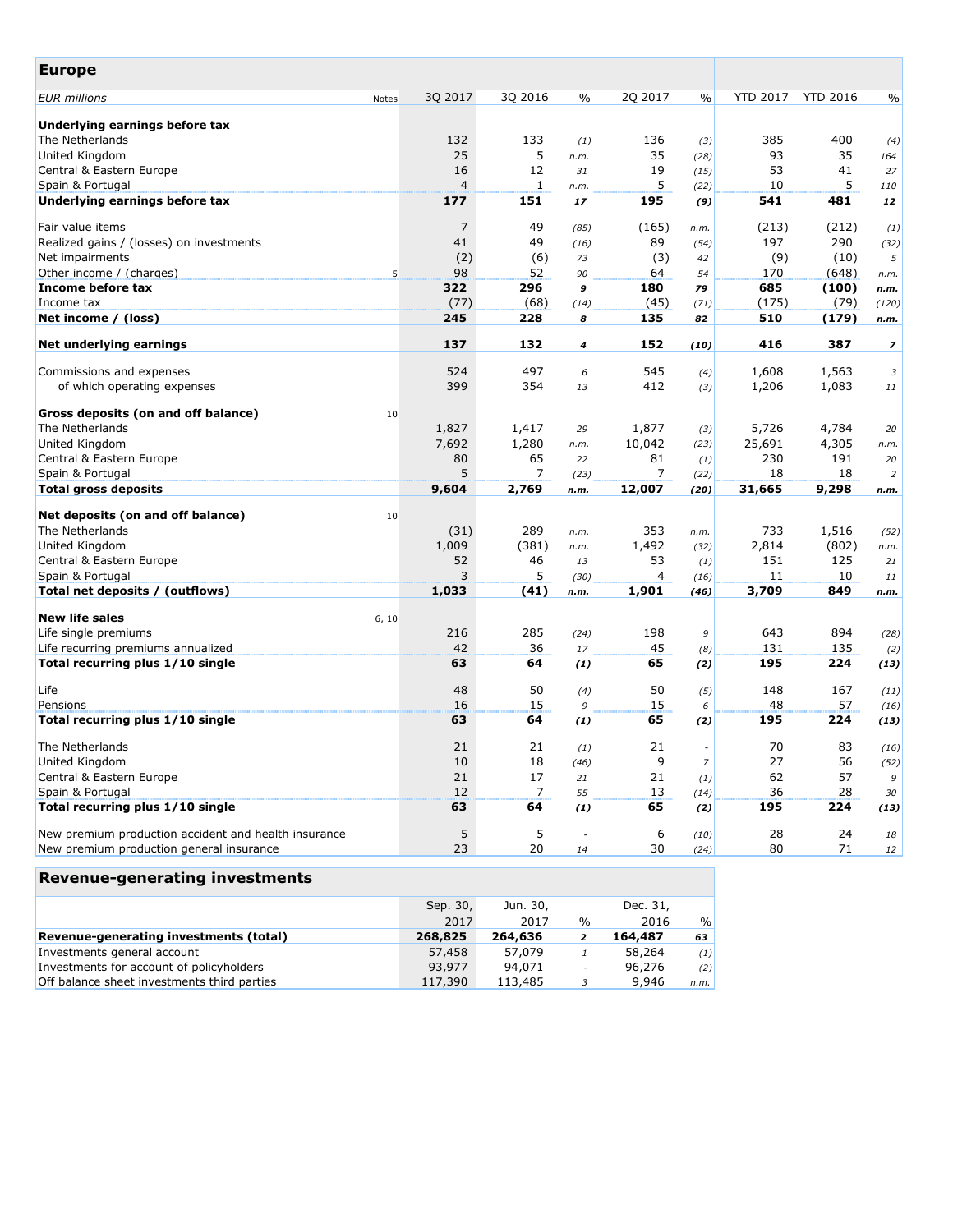| Europe Segments, 3Q 2017 geographically  |    |                    |         |                      |              |        |
|------------------------------------------|----|--------------------|---------|----------------------|--------------|--------|
|                                          |    | The                | United  | Central &<br>Eastern | Spain &      |        |
| <b>EUR</b> millions                      |    | <b>Netherlands</b> | Kingdom | Europe               | Portugal     | Europe |
|                                          |    |                    |         |                      |              |        |
| Underlying earnings before tax           |    |                    |         |                      |              |        |
| geographically by line of business       |    |                    |         |                      |              |        |
| Life                                     |    | 71                 | 16      | 11                   | 1            | 99     |
| Pensions                                 | 14 | 48                 | 9       | 3                    |              | 60     |
| Non-life                                 |    | 10                 |         | 2                    | 3            | 15     |
| Other                                    |    | 3                  |         |                      |              | 3      |
| Underlying earnings before tax           |    | 132                | 25      | 16                   | 4            | 177    |
| Fair value items                         |    | 25                 | (17)    |                      |              | 7      |
| Realized gains / (losses) on investments |    | 16                 | 26      |                      |              | 41     |
| Impairment charges                       |    | (4)                |         |                      |              | (4)    |
| Impairment reversals                     |    | 2                  |         |                      |              | 2      |
| Other income / (charges)                 | 5  | 98                 |         |                      |              | 98     |
| Income / (loss) before tax               |    | 268                | 33      | 16                   | 4            | 322    |
| Income tax (expense) / benefit           |    | (62)               | (10)    | (2)                  | (2)          | (77)   |
| Net income / (loss)                      |    | 206                | 23      | 14                   | 2            | 245    |
| Net underlying earnings                  |    | 101                | 21      | 14                   | $\mathbf{2}$ | 137    |
| Commissions and expenses                 |    | 237                | 181     | 64                   | 42           | 524    |
| of which operating expenses              |    | 212                | 129     | 37                   | 21           | 399    |

# **Europe Segments, 3Q 2016 geographically**

|                                                                      | The         | United  | Central &<br>Eastern | Spain &  |        |
|----------------------------------------------------------------------|-------------|---------|----------------------|----------|--------|
| <b>EUR</b> millions                                                  | Netherlands | Kingdom | Europe               | Portugal | Europe |
| Underlying earnings before tax<br>geographically by line of business |             |         |                      |          |        |
| Life                                                                 | 85          | 6       | 10                   | (2)      | 99     |
| Pensions                                                             | 42          | (1)     | 2                    |          | 43     |
| Non-life                                                             | (1)         |         |                      | 4        | 3      |
| Other                                                                | 7           |         |                      |          |        |
| Underlying earnings before tax                                       | 133         | 5       | 12                   | 1        | 151    |
| Fair value items                                                     | 54          | (4)     |                      |          | 49     |
| Realized gains / (losses) on investments                             | 31          | 17      |                      |          | 49     |
| Impairment charges                                                   | (7)         |         |                      |          | (7)    |
| Impairment reversals                                                 | 1           |         |                      |          | 1      |
| Other income / (charges)<br>5                                        | 30          | 22      |                      |          | 52     |
| Income / (loss) before tax                                           | 241         | 39      | 14                   | 1        | 296    |
| Income tax (expense) / benefit                                       | (53)        | (9)     | (3)                  | (2)      | (68)   |
| Net income / (loss)                                                  | 188         | 30      | 11                   | (1)      | 228    |
| Net underlying earnings                                              | 102         | 21      | 10                   | (1)      | 132    |
| Commissions and expenses                                             | 234         | 165     | 58                   | 40       | 497    |
| of which operating expenses                                          | 202         | 98      | 33                   | 21       | 354    |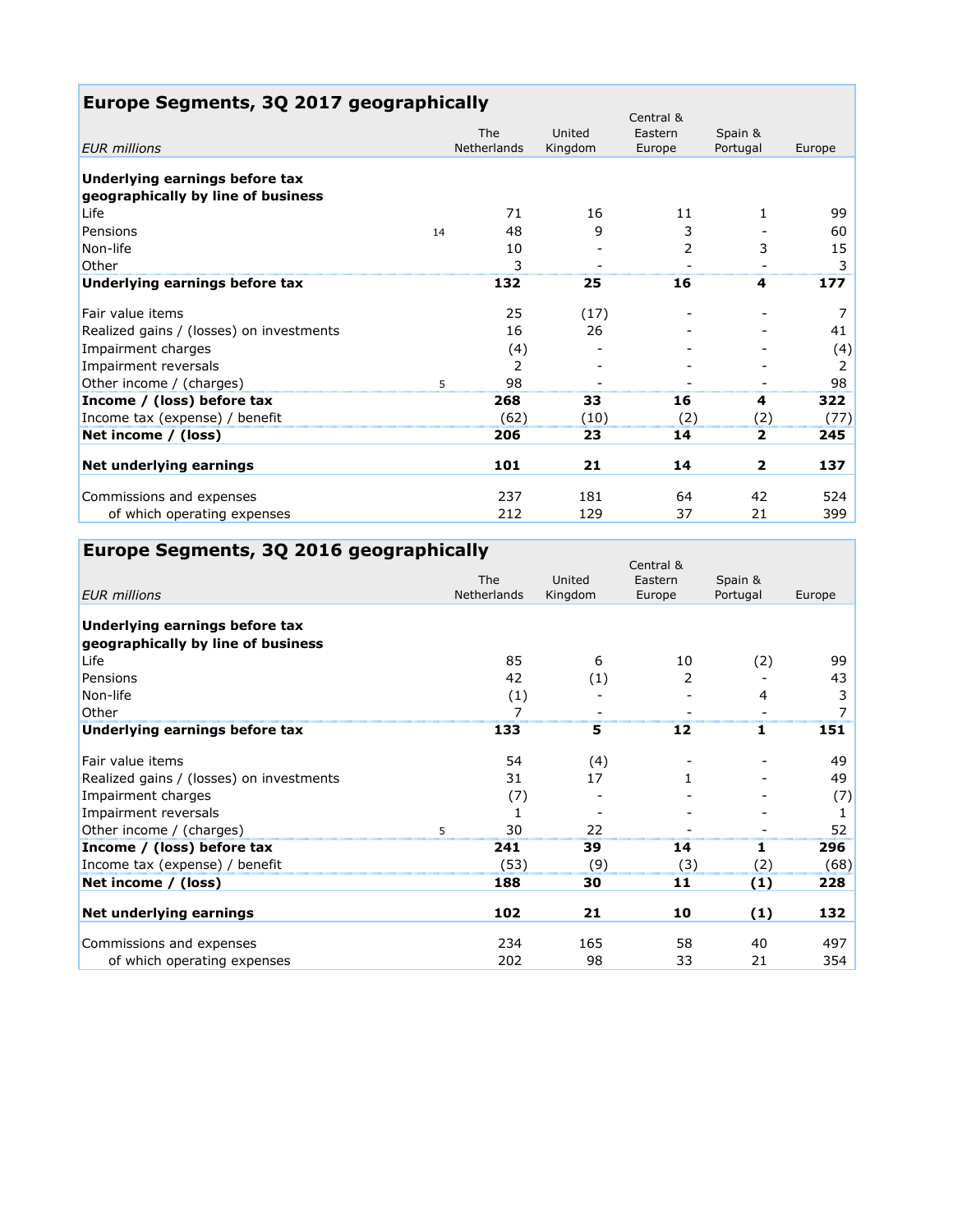| Asia                                                 |                          |                          |                          |                          |               |                 |                          |               |
|------------------------------------------------------|--------------------------|--------------------------|--------------------------|--------------------------|---------------|-----------------|--------------------------|---------------|
| <b>USD millions</b>                                  | 3Q 2017<br>Notes         | 30 2016                  | $\frac{0}{0}$            | 20 2017                  | $\frac{0}{0}$ | <b>YTD 2017</b> | <b>YTD 2016</b>          | $\frac{0}{0}$ |
| Underlying earnings before tax by line of business   |                          |                          |                          |                          |               |                 |                          |               |
| High net worth businesses                            | 19                       | 14                       | 31                       | 18                       | 5             | 54              | 38                       | 41            |
| Aegon Insights                                       | 3                        |                          | n.m.                     | $\mathbf{1}$             | 174           | 6               | $\overline{\phantom{a}}$ | n.m.          |
| Stategic partnerships                                | (5)                      | (7)                      | 28                       | (7)                      | 27            | (18)            | (30)                     | 40            |
| Underlying earnings before tax                       | 17                       | $\overline{\phantom{a}}$ | 134                      | 12                       | 43            | 41              | 9                        | n.m.          |
|                                                      |                          |                          |                          |                          |               |                 |                          |               |
| Fair value items                                     | $\mathbf{1}$             | $\overline{7}$           | (82)                     | (1)                      | n.m.          | 1               | 2                        | (40)          |
| Realized gains / (losses) on investments             | 3                        | $\overline{2}$           | 79                       | 2                        | 38            | $\overline{2}$  | $\overline{7}$           | (69)          |
| Net impairments                                      |                          | $\overline{\phantom{a}}$ | n.m.                     | $\overline{\phantom{a}}$ | n.m.          |                 | (1)                      | n.m.          |
| Other income / (charges)                             | (21)                     | (6)                      | n.m.                     | $\sim$                   | n.m.          | (21)            | (6)                      | n.m.          |
| Income before tax                                    | $\mathbf{1}$             | 10                       | (94)                     | 13                       | (96)          | 24              | 11                       | 124           |
| Income tax                                           | (3)                      | (4)                      | 26                       | (14)                     | 79            | (31)            | (15)                     | (113)         |
| Net income / (loss)                                  | (2)                      | 6                        | n.m.                     | (1)                      | (166)         | (7)             | (4)                      | (85)          |
| Net underlying earnings                              | 8                        | $\blacksquare$           | n.m.                     | (2)                      | n.m.          | 4               | (8)                      | n.m.          |
| Commissions and expenses                             | 66                       | 64                       | $\overline{4}$           | 60                       | 10            | 188             | 192                      | (2)           |
| of which operating expenses                          | 44                       | 38                       | 15                       | 41                       | 9             | 128             | 121                      | 6             |
|                                                      |                          |                          |                          |                          |               |                 |                          |               |
| China                                                | $\overline{\phantom{a}}$ | $\sim$                   | $\overline{2}$           | $\overline{\phantom{a}}$ | 124           | 3               | $\overline{4}$           | (31)          |
| Japan                                                | 64                       | 92                       | (31)                     | 53                       | 19            | 193             | 275                      | (30)          |
| <b>Total gross deposits</b>                          | 64                       | 93                       | (31)                     | 54                       | 20            | 195             | 279                      | (30)          |
|                                                      |                          |                          |                          |                          |               |                 |                          |               |
| China                                                | (1)                      | $\overline{\phantom{a}}$ | (88)                     | (1)                      | 12            |                 | $\overline{2}$           | n.m.          |
| Japan                                                | 42                       | 77                       | (46)                     | 35                       | 20            | 134             | 231                      | (42)          |
| Total net deposits / (outflows)                      | 41                       | 77                       | (46)                     | 34                       | 20            | 134             | 232                      | (42)          |
| <b>New life sales</b>                                | 10                       |                          |                          |                          |               |                 |                          |               |
| Life single premiums                                 | 115                      | 189                      | (39)                     | 178                      | (35)          | 549             | 675                      | (19)          |
| Life recurring premiums annualized                   | 20                       | 13                       | 60                       | 20                       | $\mathbf{1}$  | 70              | 40                       | 74            |
| Total recurring plus 1/10 single                     | 31                       | 31                       | $\overline{\phantom{a}}$ | 38                       | (16)          | 125             | 108                      | 16            |
|                                                      |                          |                          |                          |                          |               |                 |                          |               |
| High net worth businesses                            | 13                       | 19                       | (29)                     | 19                       | (30)          | 55              | 64                       | (14)          |
| Stategic partnerships                                | 18                       | 13                       | 45                       | 19                       | (3)           | 70              | 44                       | 61            |
| Total recurring plus 1/10 single                     | 31                       | 31                       | $\blacksquare$           | 38                       | (16)          | 125             | 108                      | 16            |
| New premium production accident and health insurance | 3                        | 4                        | (27)                     | $\overline{4}$           | (9)           | 12              | 15                       | (20)          |
| <b>Revenue-generating investments</b>                |                          |                          |                          |                          |               |                 |                          |               |

|                                             | Sep. 30, | Jun. 30, |               | Dec. 31, |               |
|---------------------------------------------|----------|----------|---------------|----------|---------------|
|                                             | 2017     | 2017     | $\frac{1}{2}$ | 2016     | $\frac{0}{0}$ |
| Revenue-generating investments (total)      | 9,281    | 8,937    | 4             | 8,503    | 9             |
| Investments general account                 | 6,085    | 5,819    |               | 5,620    | 8             |
| Off balance sheet investments third parties | 3,196    | 3,117    |               | 2,883    | 11            |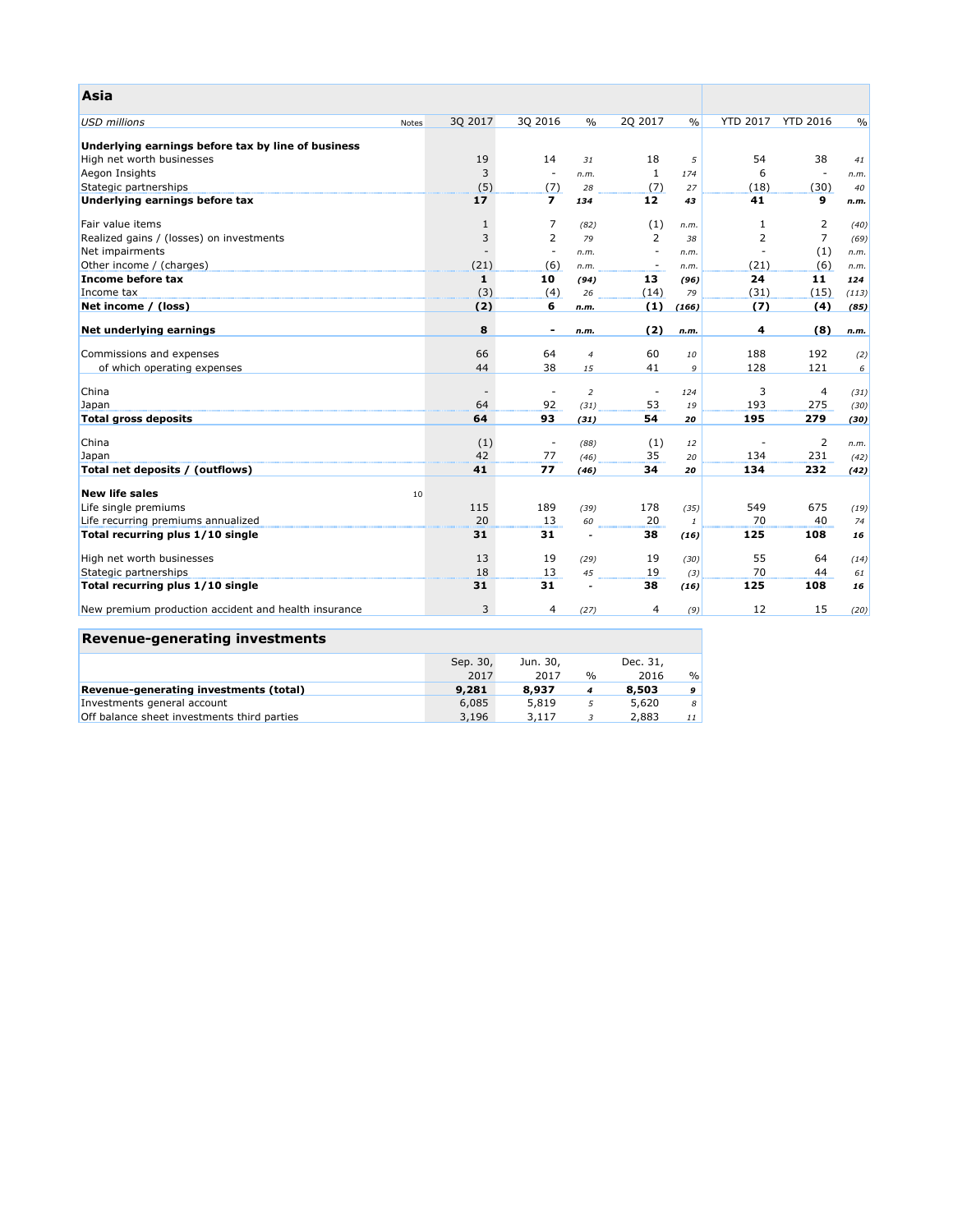| <b>Asset Management</b>                  |       |              |                |               |                          |                |                 |                          |                         |
|------------------------------------------|-------|--------------|----------------|---------------|--------------------------|----------------|-----------------|--------------------------|-------------------------|
| <b>EUR</b> millions                      | Notes | 30 2017      | 30 2016        | $\frac{0}{0}$ | 20 2017                  | $\frac{0}{0}$  | <b>YTD 2017</b> | <b>YTD 2016</b>          | $\frac{0}{0}$           |
| Americas                                 |       | 13           | 10             | 31            | 15                       | (13)           | 44              | 42                       | 5                       |
| The Netherlands                          |       | 5            | $\overline{4}$ | 12            | 5                        | $\overline{4}$ | 14              | 9                        | 58                      |
| United Kingdom                           |       | 3            | 6              | (41)          | 5                        | (25)           | 13              | 23                       | (41)                    |
| Rest of World                            |       | (3)          | (2)            | (63)          | (2)                      | (49)           | (7)             | (4)                      | (94)                    |
| Strategic partnerships                   |       | 12           | 14             | (17)          | 10                       | 21             | 35              | 45                       | (21)                    |
| Underlying earnings before tax           |       | 30           | 32             | (7)           | 32                       | (6)            | 99              | 114                      | (13)                    |
| Realized gains / (losses) on investments |       | $\mathbf{1}$ | $\overline{2}$ | (63)          | $\overline{\phantom{a}}$ | 119            | 3               | 3                        | 10                      |
| Other income / (charges)                 |       | (1)          | $\blacksquare$ | n.m.          | (1)                      | $\it 1$        | (2)             | $\overline{\phantom{a}}$ | n.m.                    |
| Income before tax                        |       | 30           | 34             | (13)          | 32                       | (5)            | 101             | 117                      | (14)                    |
| Income tax                               |       | (10)         | (11)           | 10            | (10)                     | (5)            | (32)            | (37)                     | 15                      |
| Net income / (loss)                      |       | 20           | 23             | (14)          | 22                       | (9)            | 69              | 79                       | (13)                    |
| Net underlying earnings                  |       | 20           | 22             | (8)           | 22                       | (10)           | 68              | 77                       | (12)                    |
| <b>Revenues</b>                          |       |              |                |               |                          |                |                 |                          |                         |
| Management fees                          |       | 118          | 123            | (5)           | 120                      |                | 360             | 376                      |                         |
| Performance fees                         |       | 6            | 8              |               | $\overline{4}$           | (2)<br>26      | 14              | 28                       | (4)                     |
| Other                                    |       | 14           | 13             | (29)          | 16                       |                | 49              | 48                       | (51)                    |
|                                          |       |              |                | 2             |                          | (13)           |                 |                          | $\overline{2}$          |
| Total revenue *                          |       | 137          | 145            | (5)           | 140                      | (2)            | 423             | 452                      | (6)                     |
| General account                          |       | 37           | 40             | (8)           | 42                       | (11)           | 121             | 123                      | (2)                     |
| Third-party                              |       | 100          | 104            | (4)           | 98                       | $\overline{2}$ | 301             | 328                      | (8)                     |
| Of which affiliates                      |       | 23           | 26             | (10)          | 25                       | (7)            | 73              | 84                       | (12)                    |
| Of which other third-party               |       | 77           | 79             | (3)           | 73                       | $\overline{4}$ | 228             | 245                      | (7)                     |
| Total revenue *                          |       | 137          | 145            | (5)           | 140                      | (2)            | 423             | 452                      | (6)                     |
| <b>Operating Expenses</b>                |       | 104          | 112            | (7)           | 109                      | (4)            | 321             | 336                      | (5)                     |
| Cost / income ratio                      |       | 76.3%        | 77.4%          | (1)           | 78.1%                    | (2)            | 76.0%           | 74.4%                    | $\overline{\mathbf{z}}$ |
| Gross flows other third-party            |       |              |                |               |                          |                |                 |                          |                         |
| Americas                                 |       | 2,858        | 1,321          | 116           | 3,713                    | (23)           | 7,630           | 3,217                    | 137                     |
| The Netherlands                          |       | 2,945        | 1,405          | 110           | 979                      | n.m.           | 4,550           | 3,844                    | 18                      |
| United Kingdom                           |       | 859          | 1,087          | (21)          | 1,214                    | (29)           | 3,526           | 3,984                    | (11)                    |
| Rest of World **                         |       | 28           | 65             | (57)          | (26)                     | n.m.           | 49              | (301)                    | n.m.                    |
| Strategic partnerships                   |       | 16,281       | 8,563          | 90            | 7,612                    | 114            | 31,714          | 25,296                   | 25                      |
| Gross flows other third-party            |       | 22,971       | 12,442         | 85            | 13,492                   | 70             | 47,469          | 36,040                   | 32                      |
| Net flows other third-party              |       |              |                |               |                          |                |                 |                          |                         |
| Americas                                 |       | 53           | 477            | (89)          | 1,542                    | (97)           | 1,990           | 719                      | 177                     |
| The Netherlands                          |       | 2,558        | 1,206          | 112           | 888                      | 188            | 2,104           | 3,317                    | (37)                    |
| United Kingdom                           |       | (572)        | (527)          | (9)           | (655)                    | 13             | (6, 677)        | (542)                    | n.m.                    |
| Rest of World **                         |       | 25           | 82             | (69)          | 41                       | (38)           | 104             | 19                       | n.m.                    |
| Strategic partnerships                   |       | 8,301        | 143            | n.m.          | 676                      | n.m.           | 9,074           | 1,152                    | n.m.                    |
| Net flows other third-party              |       | 10,365       | 1,380          | n.m.          | 2,491                    | n.m.           | 6,596           | 4,666                    | 41                      |

\* Net fees and commissions

\*\* Rest of world include intragoup eliminations from internal sub-advised agreements.

# **Assets under management**

| Sep. 30, | Jun. 30, |                          | Dec. 31, |      |
|----------|----------|--------------------------|----------|------|
| 2017     | 2017     | $\%$                     | 2016     | $\%$ |
| 106,903  | 109,906  | (3)                      | 124,993  | (14) |
| 87,233   | 84,804   | 3                        | 88,982   | (2)  |
| 49,841   | 50,632   | (2)                      | 57,783   | (14) |
| 2,732    | 2.676    | $\overline{\phantom{a}}$ | 2,523    | 8    |
| 70,125   | 61,039   | 15                       | 57,345   | 22   |
| 316,833  | 309,056  | з                        | 331,627  | (4)  |
| 108,420  | 111,000  | (2)                      | 128,111  | (15) |
| 208,413  | 198,057  | 5                        | 203,515  | 2    |
| 67,107   | 68,526   | (2)                      | 72,626   | (8)  |
| 141,306  | 129,530  | 9                        | 130,889  | 8    |
|          |          |                          |          |      |

\* Please note that the numbers provided in this line are also included in other primary segments.

\*\* Includes pooled fund sales that are recognized on the balance sheet of Aegon UK. These assets are eliminated in our consolidated revenue generating investments.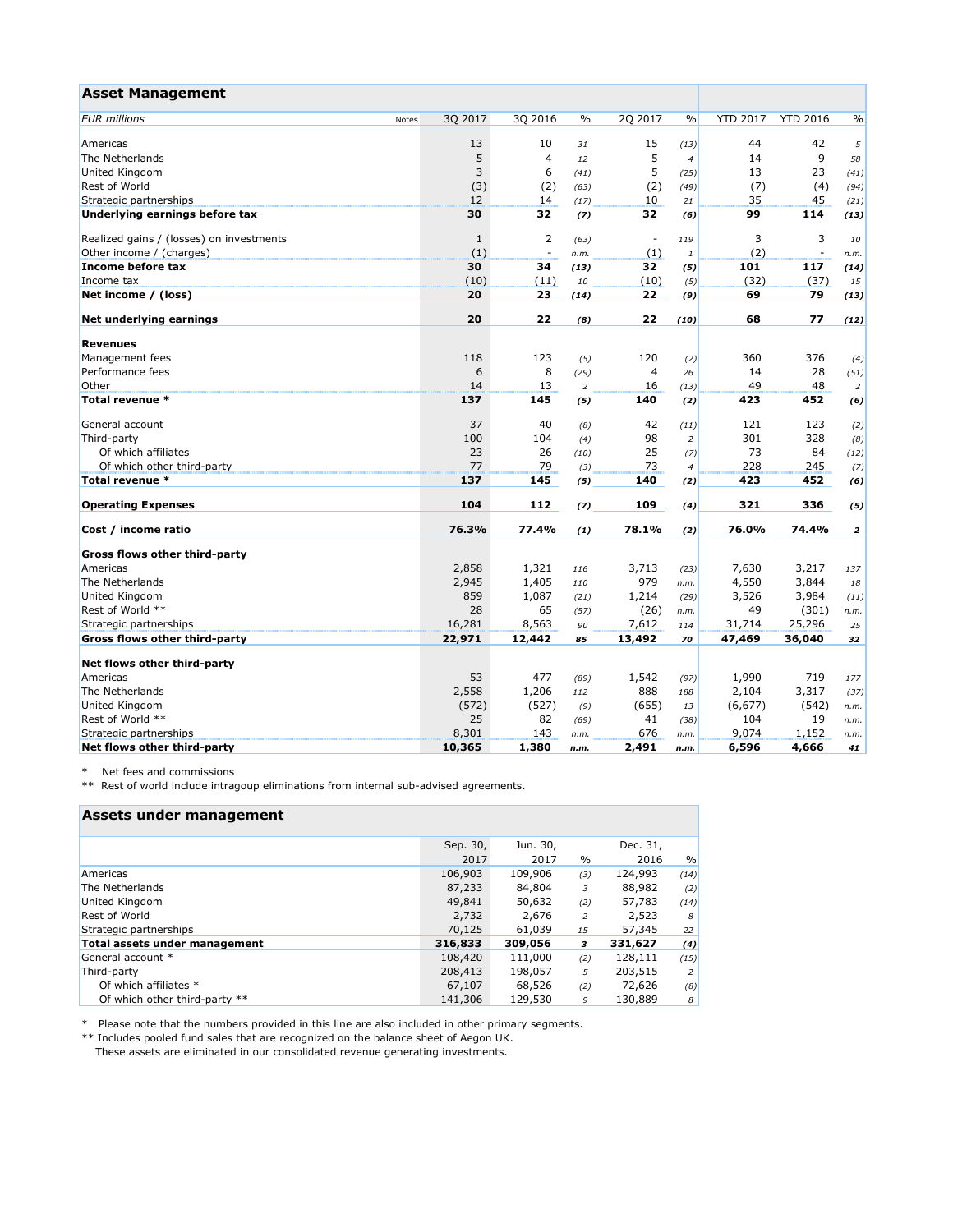| Market consistent value of new business |         |         |              |          |               |                 |                 |               |
|-----------------------------------------|---------|---------|--------------|----------|---------------|-----------------|-----------------|---------------|
|                                         |         |         | <b>MCVNB</b> |          |               |                 | <b>MCVNB</b>    |               |
| EUR millions, after tax                 | 30 2017 | 30 2016 | $\%$         | 20 20 17 | $\frac{0}{0}$ | <b>YTD 2017</b> | <b>YTD 2016</b> | $\frac{0}{0}$ |
|                                         |         |         |              |          |               |                 |                 |               |
| Americas                                | 82      | 56      | 46           | 88       | 7)            | 281             | 199             | 41            |
| Europe                                  | 28      | 14      | 95           | 31       | (9)           | 95              | 109             | (13)          |
| Asia                                    | 12      |         | n.m.         |          | (28)          | 52              | (6)             | n.m.          |
| <b>Total</b>                            | 121     | 70      | 75           | 134      | (10)          | 428             | 302             | 42            |

| <b>Modeled new business: APE</b> |       |         |         |                         |         |      |                         |                 |               |  |
|----------------------------------|-------|---------|---------|-------------------------|---------|------|-------------------------|-----------------|---------------|--|
|                                  |       |         |         | <b>Premium business</b> |         |      | <b>Premium business</b> |                 |               |  |
|                                  |       |         |         | <b>APE</b>              |         |      |                         | <b>APE</b>      |               |  |
| <b>EUR</b> millions              | Notes | 30 2017 | 30 2016 | $\frac{0}{0}$           | 20 2017 | $\%$ | <b>YTD 2017</b>         | <b>YTD 2016</b> | $\frac{0}{0}$ |  |
|                                  |       |         |         |                         |         |      |                         |                 |               |  |
| Americas                         |       | 260     | 311     | (16)                    | 302     | (14) | 935                     | 1,017           | (8)           |  |
| Europe                           |       | 285     | 219     | 30                      | 342     | (17) | 1,064                   | 891             | 19            |  |
| Asia                             |       | 29      | 33      | (11)                    | 37      | (22) | 123                     | 110             | 12            |  |
| <b>Total</b>                     |       | 574     | 562     |                         | 681     | (16) | 2,122                   | 2,018           | 5.            |  |

| Modeled new business: Deposits |              |         |         |                         |         |               |                 |                         |               |  |
|--------------------------------|--------------|---------|---------|-------------------------|---------|---------------|-----------------|-------------------------|---------------|--|
|                                |              |         |         | <b>Deposit business</b> |         |               |                 | <b>Deposit business</b> |               |  |
|                                |              |         |         | <b>Deposits</b>         |         |               |                 | <b>Deposits</b>         |               |  |
| <b>EUR</b> millions            | <b>Notes</b> | 30 2017 | 30 2016 | $\%$                    | 20 2017 | $\frac{0}{0}$ | <b>YTD 2017</b> | <b>YTD 2016</b>         | $\frac{0}{0}$ |  |
|                                |              |         |         |                         |         |               |                 |                         |               |  |
| Americas                       |              | 4,859   | 3,948   | 23                      | 4,146   | 17            | 13,853          | 14,459                  | (4)           |  |
| Europe                         |              | 29      | 64      | (55)                    | 35      | (20)          | 108             | 202                     | (46)          |  |
| Asia                           |              | 54      | 83      | (35)                    | 48      | 12            | 175             | 250                     | (30)          |  |
| <b>Total</b>                   |              | 4,941   | 4,094   | 21                      | 4,230   | 17            | 14,137          | 14,911                  | (5)           |  |

| <b>MCVNB/PVNBP summary</b> |       |              |              |                         |                      |                 |                 |                        |
|----------------------------|-------|--------------|--------------|-------------------------|----------------------|-----------------|-----------------|------------------------|
|                            |       |              |              | <b>Premium business</b> |                      | Premium         |                 |                        |
|                            |       | <b>MCVNB</b> | <b>PVNBP</b> | MCVNB/<br><b>PVNBP</b>  | MCVNB/<br><b>APE</b> | <b>MCVNB</b>    | <b>PVNBP</b>    | MCVNB/<br><b>PVNBP</b> |
| <b>EUR</b> millions        | Notes | 30 2017      |              | $\frac{0}{0}$           | $\frac{0}{0}$        | <b>YTD 2017</b> | <b>YTD 2016</b> | $\frac{0}{0}$          |
|                            | 8     |              |              |                         |                      |                 |                 |                        |
| Americas                   |       | 62           | 1,187        | 5.2                     | 23.8                 | 212             | 4,233           |                        |
| Europe                     |       | 28           | 3,508        | 0.8                     | 9.9                  | 93              | 10,427          |                        |
| Asia                       |       | 10           | 223          | 4.3                     | 33.6                 | 49              | 971             |                        |
| <b>Total</b>               |       | 100          | 4,918        | 2.0                     | 17.4                 | 354             | 15,630          |                        |

|                     |       |              | <b>Deposit business</b> |                         |                     |  |  |  |
|---------------------|-------|--------------|-------------------------|-------------------------|---------------------|--|--|--|
|                     |       | <b>MCVNB</b> | <b>PVNBP</b>            | MCVNB /<br><b>PVNBP</b> | MCVNB /<br>Deposits |  |  |  |
| <b>EUR</b> millions | Notes | 30 2017      |                         | $\frac{0}{0}$           | $\frac{0}{0}$       |  |  |  |
|                     | 8     |              |                         |                         |                     |  |  |  |
| Americas            |       | 20           | 6,653                   | 0.3                     | 0.4                 |  |  |  |
| Europe              |       |              | 134                     | (0.3)                   | (1.6)               |  |  |  |
| Asia                |       |              | 54                      | 3.3                     | 3.3                 |  |  |  |
| <b>Total</b>        |       | 21           | 6,841                   | 0.3                     | 0.4                 |  |  |  |

| CVNB /        | Premium         |                 | MCVNB/       | <b>MCVNB</b> |
|---------------|-----------------|-----------------|--------------|--------------|
| <b>APE</b>    | <b>MCVNB</b>    | <b>PVNBP</b>    | <b>PVNBP</b> | / APE        |
| $\frac{0}{0}$ | <b>YTD 2017</b> | <b>YTD 2016</b> | $\%$         | $\%$         |
|               |                 |                 |              |              |
| 23.8          | 212             | 4,233           | 5.0          | 22.7         |
| 9.9           | 93              | 10,427          | 0.9          | 8.8          |
| 33.6          | 49              | 971             | 5.0          | 39.5         |
| 17.4          | 354             | 15.630          | 2.3          | 16.7         |

|                     | <b>Deposit</b>  |                      |                        |                            |
|---------------------|-----------------|----------------------|------------------------|----------------------------|
| MCVNB/<br>Deposits  | <b>MCVNB</b>    | <b>PVNBP</b>         | MCVNB/<br><b>PVNBP</b> | MCVNB /<br><b>Deposits</b> |
| $\%$                | <b>YTD 2017</b> | <b>YTD 2016</b>      | %                      | $\%$                       |
| 0.4<br>(1.6)<br>3.3 | 68<br>2<br>R    | 20,505<br>653<br>175 | 0.3<br>0.3<br>1.7      | 0.5<br>1.9<br>1.7          |
| 0.4                 | 73              | 21,333               | 0.3                    | 0.5                        |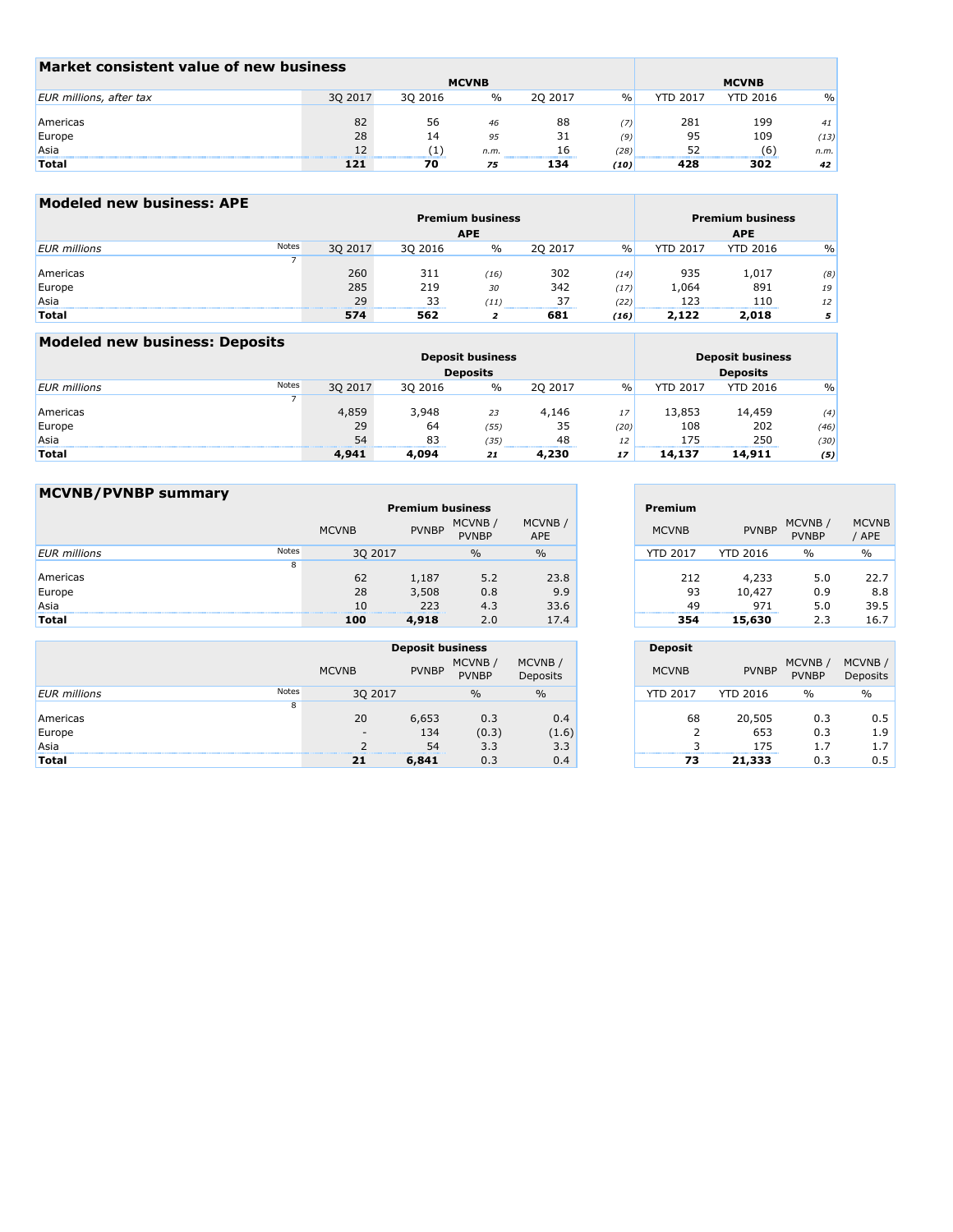### **Notes:**

1) For segment reporting purposes underlying earnings before tax, net underlying earnings, commissions and expenses, operating expenses, income tax (including joint ventures (jv's) and associated companies), income before tax (including jv's and associated companies) and market consistent value of new business are calculated by consolidating on a proportionate basis the revenues and expenses of Aegon's joint ventures and Aegon's associates. Aegon believes that these non-IFRS measures provide meaningful information about the underlying results of Aegon's business, including insight into the financial measures that Aegon's senior management uses in managing the business. Among other things, Aegon's senior management is compensated based in part on Aegon's results against targets using the non-IFRS measures presented here. While other insurers in Aegon's peer group present substantially similar non-IFRS measures, the non-IFRS measures presented in this document may nevertheless differ from the non-IFRS measures presented by other insurers. There is no standardized meaning to these measures under IFRS or any other recognized set of accounting standards. Readers are cautioned to consider carefully the different ways in which Aegon and its peers present similar information before comparing them.

Aegon believes the non-IFRS measures shown herein, when read together with Aegon's reported IFRS financial statements, provide meaningful supplemental information for the investing public to evaluate Aegon's business after eliminating the impact of current IFRS accounting policies for financial instruments and insurance contracts, which embed a number of accounting policy alternatives that companies may select in presenting their results (i.e. companies can use different local GAAPs to measure the insurance contract liability) and that can make the comparability from period to period difficult.

For a definition of underlying earnings and the reconciliation from underlying earnings before tax to income before tax, being the most comparable IFRS measure, reference is made to Note 3 "Segment information" of Aegon's condensed consolidated interim financial statements.

Aegon segment reporting is based on the businesses as presented in internal reports that are regularly reviewed by the Executive Board which is regarded as the chief operating decision maker. For Europe, the underlying businesses (the Netherlands, United Kingdom including VA Europe, Central & Eastern Europe and Spain & Portugal) are separate operating segments which under IFRS 8 cannot be aggregated, therefore further details will be provided for these operating segments in the Europe section.

- 2) Sales is defined as new recurring premiums plus 1/10 of single premiums plus 1/10 of gross deposits plus new premium production accident and health plus new premium production general insurance.
- 3) The present value, at point of sale, of all cashflows for new business written during the reporting period, calculated using approximate point of sale economics assumptions. Market consistent value of new business is calculated using a risk neutral approach, ignoring the investment returns expected to be earned in the future in excess of risk free rates (swap curves), with the exception of an allowance for liquidity premium. The Swap curve is extrapolated beyond the last liquid point to an ultimate forward rate. The market consistent value of new business is calculated on a post tax basis, after allowing for the time value financial options and guarentees, a market value margin for non-hedgeable non-financial risks and the costs of non-hedgeable stranded capital.
- 4) Return on equity is a ratio calculated by dividing the net underlying earnings after cost of leverage, by the average shareholders' equity excluding the revaluation reserve, cash flow hedge reserve and remeasurement to the defined benefit plans.
- 5) Included in other income/(charges) are income/charges made to policyholders with respect to income tax in the United Kingdom.
- 6) Includes production on investment contracts without a discretionary participation feature of which the proceeds are not recognized as revenues but are directly added to Aegon's investment contract liabilities for UK.
- 7)  $APE = recurring premium + 1/10 single premium.$
- 8) PVNBP: Present value of new business premiums (PVNBP) is the premiums for the new business sold during the reporting period, projected using assumptions and projection periods that are consistent with those used to calculate the market consistent value of new business, discounted back to point of sale using the swap curve (plus liquidity premium where applicable). The Swap curve is extrapolated beyond the last liquid point to an ultimate forward rate.
- 9) Reconciliation of operating expenses, used for segment reporting, to Aegon's IFRS based operating expenses.

| Operating expenses related to iv's and associates                | 54         | 160             |
|------------------------------------------------------------------|------------|-----------------|
| Administrative expenses<br>Operating expenses for IFRS reporting | 335<br>855 | 1.054<br>2,733  |
| Employee expenses                                                | 520        | 1,679           |
|                                                                  | 30 2017    | <b>YTD 2017</b> |

<sup>10)</sup> New life sales, gross deposits and net deposits data include results from Aegon's joint ventures and Aegon's associates consolidated on a proportionate basis.

- 11a) Capital Generation reflects the sum of the return on free surplus, earnings on in-force business, release of required surplus on in-force business reduced by new business first year strain and required surplus on new business. Capital Generation is defined as the capital generated in a local operating unit measured as the change in the local binding capital metric (according to Aegon's Capital Policy) for that period and after investments in new business. Capital Generation is a non-IFRS financial measure that should not be confused with cash flow from operations or any other cash flow measure calculated in accordance with IFRS. Management believes that Capital Generation provides meaningful information to investors regarding capital generated on a net basis by Aegon's operating subsidiaries that may be available at the holding company. Because elements of Capital Generation are calculated in accordance with local solvency requirements rather than in accordance with any recognized body of accounting principles, there is no IFRS financial measure that is directly comparable to Capital Generation.
- 11b) The calculation of the Solvency II capital surplus and ratio are based on Solvency II requirements. For insurance entities in Solvency II equivalent regimes (United States, Bermuda and Brazil) local regulatory solvency measurements are used. Specifically, required capital for the regulated entities in the US is calculated as one and a half times (150%) the upper end of the Company Action Level range (200% of Authorized Control Level) as applied by the National Association of Insurance Commissioners in the US, while the own funds is calculated by applying a haircut to available capital under the local regulatory solvency measurement of one time (100%) the upper end of the Company Action Level range. For entities in financial sectors other than the insurance sector, the solvency requirements of the appropriate regulatory framework are taken into account in the group ratio. The group ratio does not include Aegon Bank N.V. As the UK With-Profit funds is ring fenced, no surplus is taken into account regarding the UK With-Profit funds for Aegon UK and Group numbers.
- <sup>12)</sup> The solvency II ratio reflects Aegon's interpretation of Solvency II requirements which is subject to supervisory review.
- 13) The results in this release are unaudited.
- 14) As from 2017 the Cofunds business in the UK is included in this line as well.